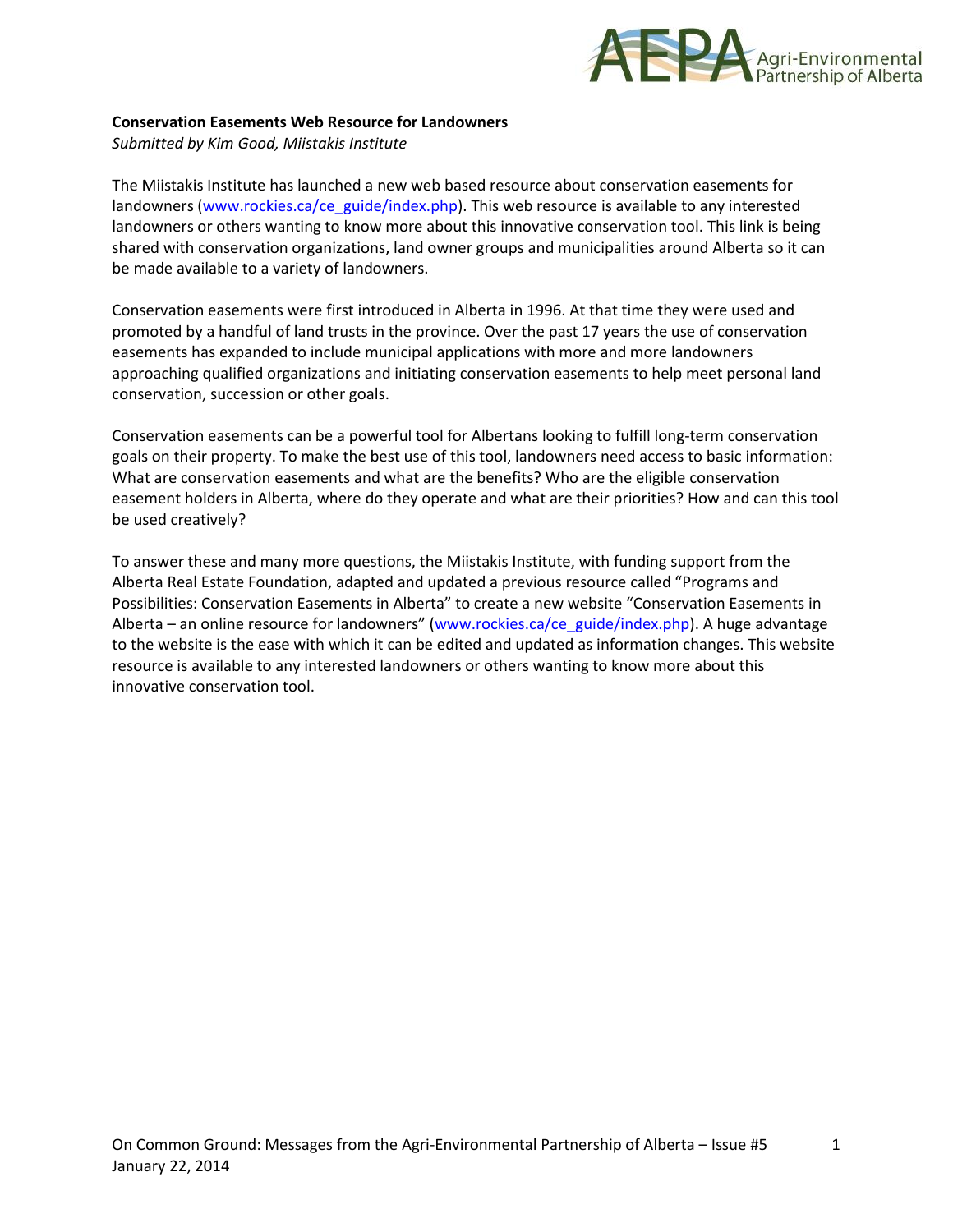



**Partner Profile: Alberta Chicken Producers** *Submitted by ACP*

#### **Organization Overview:**

Alberta Chicken Producers is a Marketing Board that regulates chicken production in Alberta by working closely with our Producers and industry partners. We are a provincial 'farmer- run' organization, currently governed by a Board of five elected Directors and administered by the Executive Director and staff of six full-time employees. Alberta Chicken Producers' membership consists of 240 certified and licensed chicken producers in Alberta.

Alberta Chicken Producers values our relationships with industry stakeholders, as exemplified by our shared industry VISION: *To continue to grow, be profitable, and satisfy consumers by providing safe, high quality chicken products.*

In support of our shared industry VISION, our MISSION is: *To serve our producers by providing an environment for profitable chicken production and encouraging a competitive, consumer-focused chicken industry.*

#### **Strategic Priorities:**

**Alberta's Allocation:** To grow the domestic chicken market in Alberta **Antimicrobial Use:** To support effective controls of antibiotic use **Public Relations & Communications:** To advance the profile of Alberta's chicken industry **Strong Supply Chain Relationships:** To support and prepare Alberta's chicken industry to adapt to customer requirements **Strong Industry Partnerships:** To create opportunities for industry synergies

### **Agri-Environmental Priorities:**

- **►**Land Use: Regional Plans
- **►**Water Use and Access
- **►**Environmental Footprinting

### **Our Keys to Success:**

**►STRONG STAKEHOLDER RELATIONSHIPS:** Working closely with our industry partners, we can adapt to changes in the market and address industry issues efficiently and effectively.

**►100 % ON-FARM FOOD SAFETY CERTIFICATION: M**andatory requirement of our registered Producers' licenses to market chicken. All registered chicken producers are certified annually under this third-party audited program.

**►100 % ANIMAL CARE CERTIFICATION:** Mandatory requirement of our registered Producers' licenses to market chicken. All registered chicken producers are certified annually under this third-party audited program.

**►EMERGENCY PREPAREDNESS:** Alberta's poultry industry has taken a lead in developing a comprehensive Emergency Response Plan. Each registered chicken Producer in Alberta has a copy of the Plan, and the plan is tested through Table-Top exercises annually.